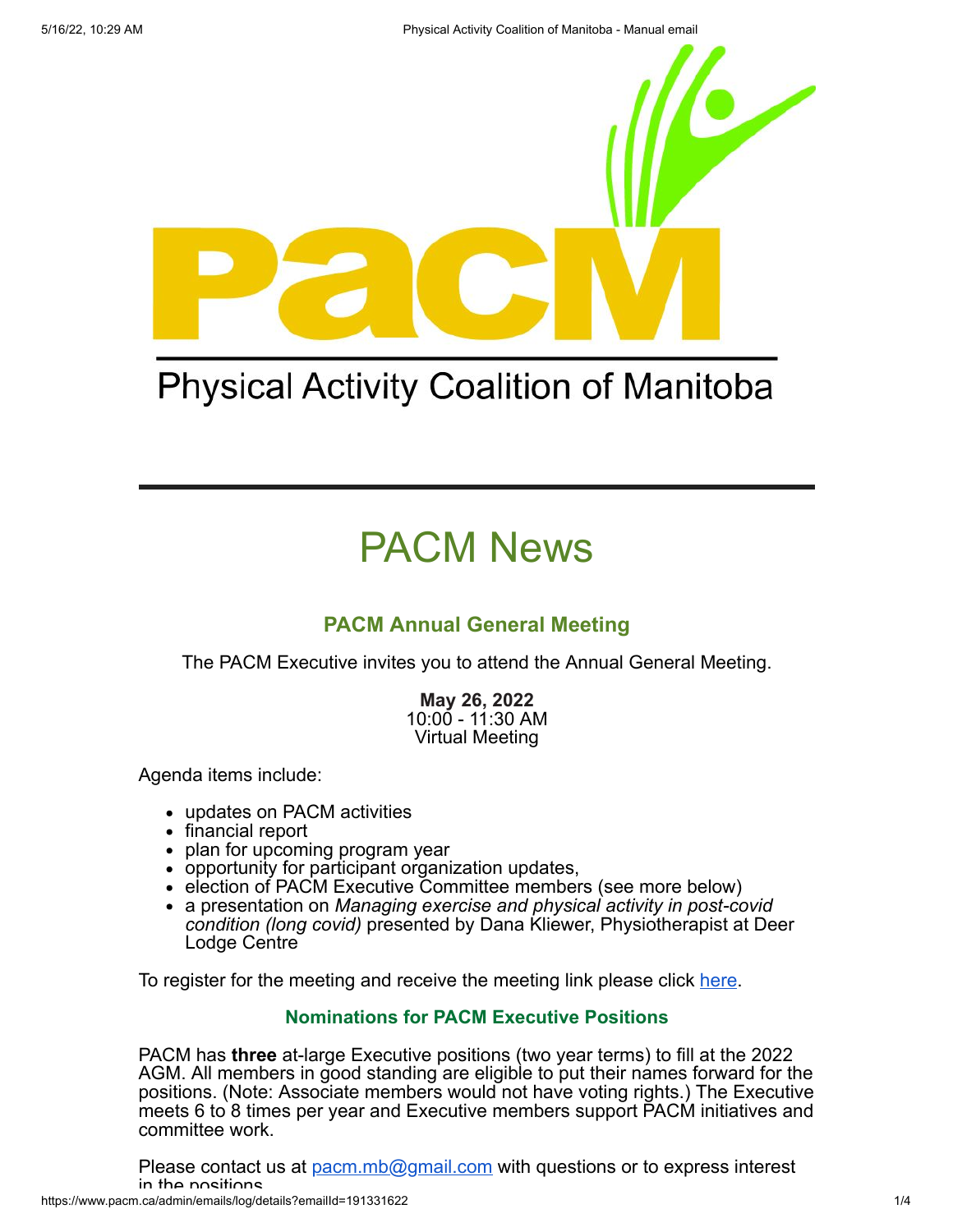

**PACM Annual General Meeting** - **May 26, 2022** 10:00 am. Click [here](https://www.pacm.ca/Events) for details and registration.

**The Community Better Challenge** . **June 1 – 30, 2022** Presented by ParticipACTION. Time to get your community active - you could win \$100,000 plus the title of Canada's most active. Click [here](https://www.participaction.com/en-ca/programs/community-challenge?utm_term=ParticipACTION%20Community%20Challenge%20Toolkits%20Download&utm_campaign=CBCGrantAnnouncement_Sector_Dec14_EN&utm_content=email&utm_source=Sector&utm_medium=Email&cm_mmc=Act-On%20Software-_-email-_-Your%20Community%20Better%20Challenge%20digital%20toolkit%20is%20here!-_-ParticipACTION%20Community%20Challenge%20Toolkits%20Download#ToolkitsEN#ToolkitsEN) for details.

#### **National Health and Fitness Day June 4, 2022** Encouraging Canadians to get out and get active. Click [here](https://www.nhfdcan.ca/) for information.

**The Commuter Challenge** -

**June 5 - 11, 2022** Coordinated by Green Action Centre. Click [here](https://greenactioncentre.ca/commuterchallenge/) for details.

**2022 55+ Games** - **June 7 - 9, 2022** Taking place in Selkirk. Coordinated by Active Aging in Manitoba. Virtual Games take place **June 10 - July 10, 2022**. Click [here](https://activeagingmb.ca/55games/about-the-games/) for details.



https://www.pacm.ca/admin/emails/log/details?emailId=191331622 2014 **Mobility and Older Adults**



#### **COVID-19 and physical activity**

As the pandemic continues on there has been research and resource development focused on various impacts of the pandemic and the virus related to physical activity. The following is a partial listing of some of those resources:

*Support for rehabilitation: selfmanagement after COVID-19 related illness* - a leaflet from the World Health Organization to supplement care received from health care professionals. Click [here](https://www.euro.who.int/en/health-topics/Life-stages/disability-and-rehabilitation/publications/support-for-rehabilitation-self-management-after-covid-19-related-illness,-2nd-ed).

*Changes in behaviour due to the pandemic* - the results of a CFLRI study on physical activity and sport during the pandemic. Click [here](https://cflri.ca/changes-behaviour-due-pandemic).

*Reimagining healthy movement in the era of the COVID-19 pandemic* - as part of a special issue of the Health Promotion and Chronic Disease Prevention Journal focusing on physical activity, sedentary behariour and sleep; this editorial reflects on challenges of health restrictions on healthy movement. Click [here](https://www.canada.ca/en/public-health/services/reports-publications/health-promotion-chronic-disease-prevention-canada-research-policy-practice/vol-42-no-4-2022/reimagining-health-movement-covid-19-pandemic.html).

*Changes in chronic disease risk factors and current exercise habits among Canadian adults living with and without a child during the COVID-19 pandemic* this report is from Statistics Canada. Click [here](https://www150.statcan.gc.ca/n1/en/catalogue/82-003-X202200400001)

*Exercise warnings over long COVID recovery* - looks at a



#### **Sport is not an equal playing field: An introduction to Anti-Racism Literacy and Action** - this free 3 hour

workshop is presented by Anti-Racism in Sport upon request and is targeted to all sport stakeholders. Click [here](https://antiracisminsport.ca/training/) for more information and application form.



#### **Association Between Physical Activity and Risk of Depression**

This systematic review and metaanalysis of 15 prospective studies including more than 2 million person-years showed adults meeting physical activity recommendations (equivalent to 2.5 h/wk of brisk walking) had lower risk of depression, compared with adults reporting no physical activity. To access this JAMA Psychiatry article click [here](https://jamanetwork.com/journals/jamapsychiatry/fullarticle/2790780).

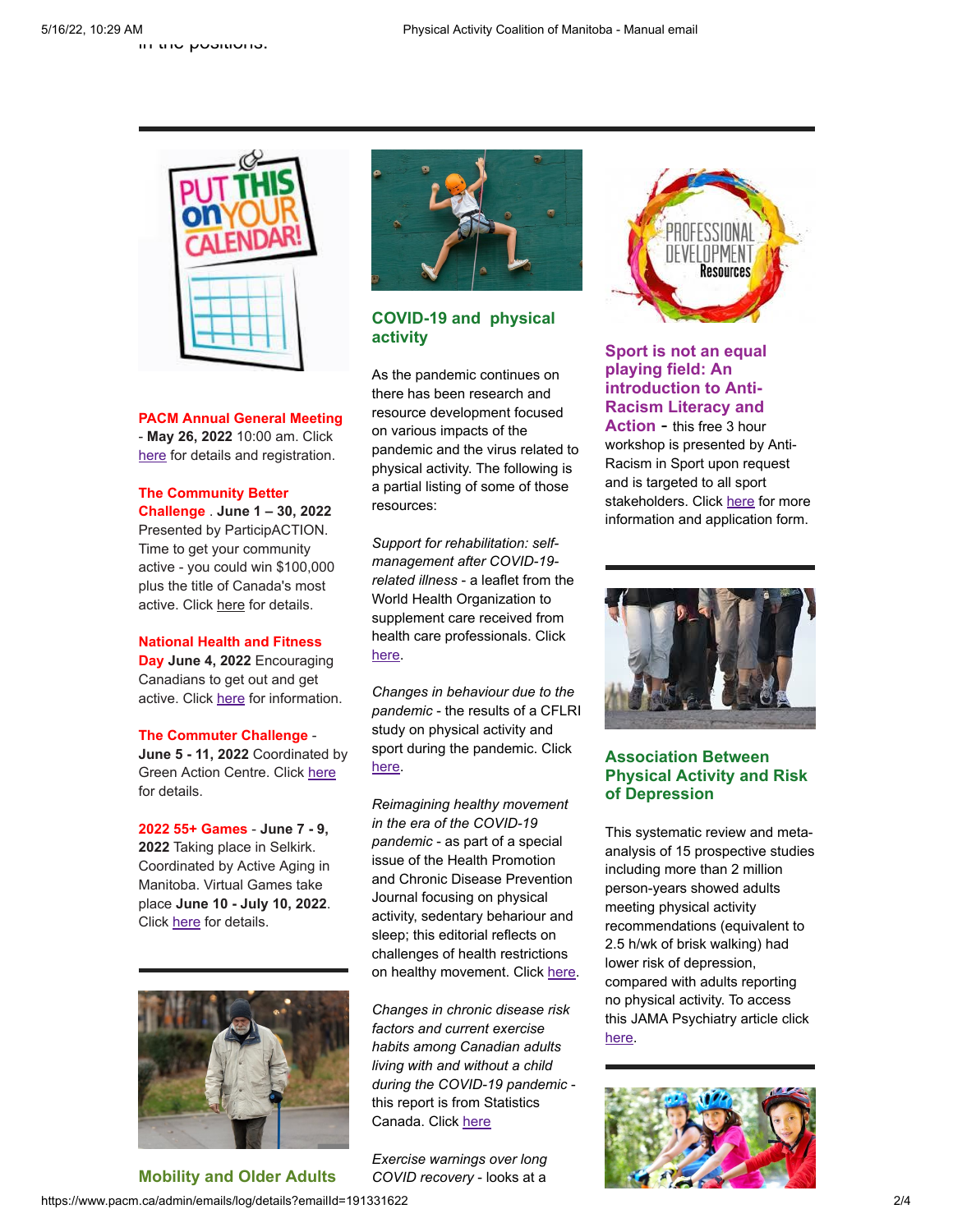Preserving independent mobility is central to maintaining a good quality of life, including retention of many activities, such as walking to a bus stop or around a neighborhood, that older adults need to stay fully engaged in their communities. Approaches to assist older adults in maintaining their mobility are reviewed in these articles from BMJ.

*[Preserving community mobility in](https://www.bmj.com/content/377/bmj.o1084)*

*Multicomponent intervention to prevent mobility disability in frail older adults: randomised*

*[controlled trial \(SPRINTT project\)](https://www.bmj.com/content/377/bmj-2021-068788)*

*vulnerable older people*

5/16/22, 10:29 AM Physical Activity Coalition of Manitoba - Manual email

study from the University of Leeds. Click [here.](https://www.leeds.ac.uk/news-health/news/article/5071/exercise-warnings-over-long-covid-recovery)

*Exercise and sports after COVID-19—Guidance from a clinical perspective* - from Translational Sports Medicine Journal considers various health conditions and post-covid physical activity. Click [here.](https://www.pacm.ca/resources/Documents/Translational%20Sports%20Med%20-%202021%20-%20Halle%20-%20Exercise%20and%20sports%20after%20COVID_19%20Guidance%20from%20a%20clinical%20perspective.pdf)



#### **Does Childhood Mode Experience Influence Today's Work Commute?**

Research shows that healthy habits (eating, exercise etc.) learned young continue into adulthood. This Green Street Initiatives article illustrates that travel behavior in childhood also influences choices in adulthood, but many other factors are involved. Click [here](https://www.gogreenstreets.org/post/does-childhood-mode-experience-influence-today-s-work-commute) to access.

VÉLO CANADA BIKES of to the one of the PO de cio do do 

#### **Seeking Pedal Poll Volunteers**

Pedal Poll/Sondo Vélo is a chance to evaluate the state of cycling in our communities. It provides a "snapshot" of what cycling looks like in communities across Canada, at the same time and the same way, year over year. Volunteers are needed to count people on bikes in their communities June 7 - 12, 2022. Click [here](https://www.velocanadabikes.org/pedalpoll/) for details.